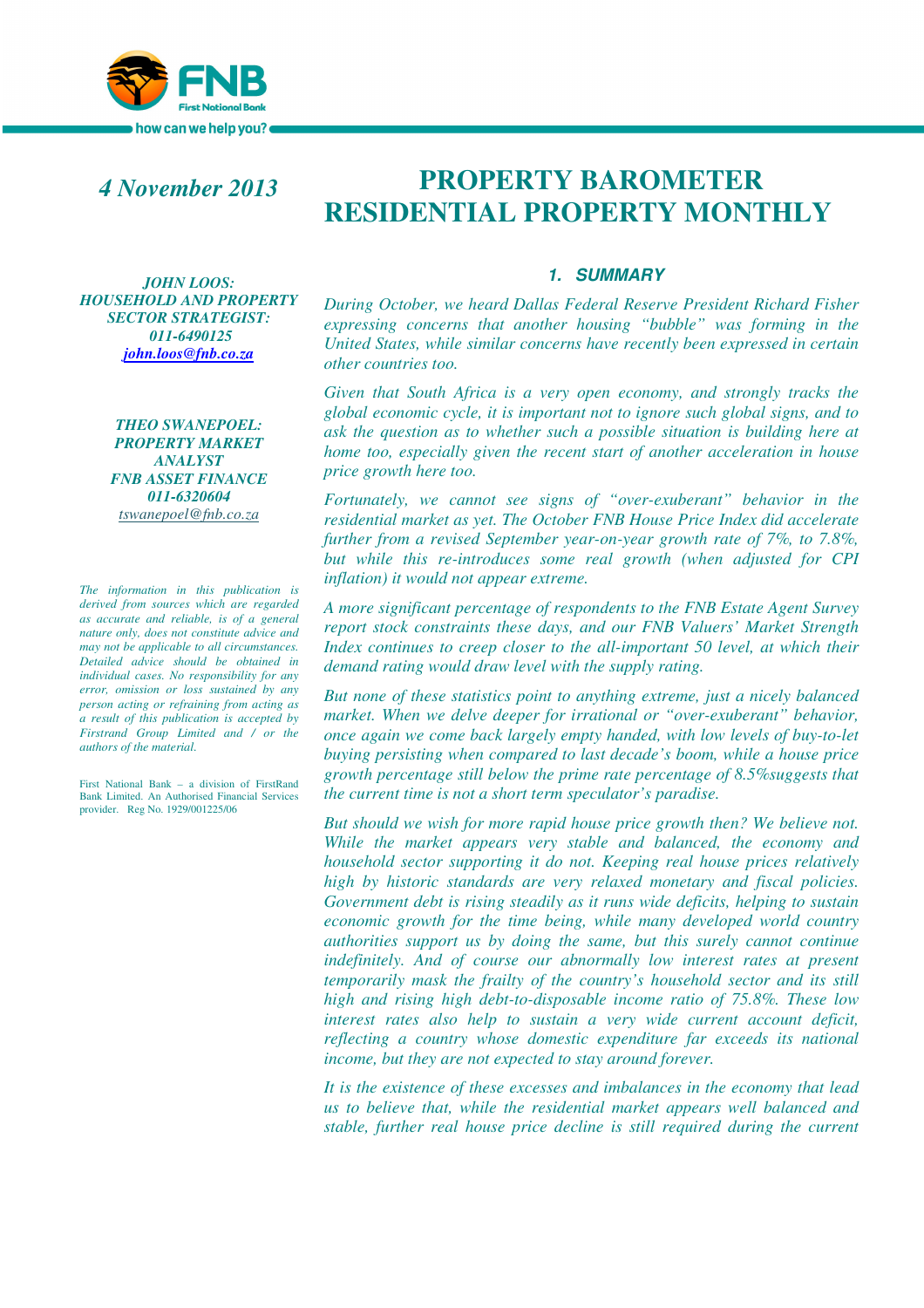*"super-cycle", coming as corrections ultimately take place in the economy to restore some balance.* 

We also believe that, as house price growth accelerates once more in South Africa, we should be on the look-out *for an re-emergence of "over-exuberant" behavior on a large scale, because such behavior can "end in tears" when slowdowns ultimately come. Domestic house prices remain high in real terms ever since last decade's boom. Therefore, sharp price growth from current levels would arguably be inappropriate, and would be "misaligned" with what is a very weak domestic economy and a highly-indebted household sector.* 

*In short, we must emphasise that we can see little sign of widespread exuberance in the residential property market at present. It still appears to be a case of a well-balanced market, largely free of "irrational"-looking behavior. However, it is a market propped up by a very weak and unbalanced economy. And should there be noticeable further acceleration in house price growth and residential mortgage lending in the near term, it could become a sign of a market starting to move in a direction out of line with those economic fundamentals*

## **2. WITH SOME GLOBAL HOUSING "BUBBLE TALK" STARTING UP AGAIN, WHERE DOES SOUTH AFRICA'S MARKET STAND?**

*During October, we heard Dallas Federal Reserve President Richard Fisher expressing concerns that another housing "bubble" was forming in the United States, while similar concerns have recently been expressed in certain other countries too.* 

*This view is not yet unanimous, and recent Nobel Economics Laureate, Professor Robert Shiller, a US economist who has focused much of his research on the US residential property market, has played down such concerns.* 

*However, given that South Africa is a very open economy, and strongly tracks the global economic cycle, it is important not to ignore such global signs, and to ask the question as to whether such a possible situation is building here at home too, especially given the recent start of another acceleration in house price growth here too.* 

*Investopedia provides a definition of a speculative bubble: "A speculative bubble is usually caused by exaggerated expectations of future growth, price appreciation, or other events that could cause an increase in asset values. This drives trading volumes higher, and as more investors rally around the heightened expectation, buyers outnumber sellers, pushing prices beyond what an objective analysis of intrinsic value would suggest."* 

*In short, a bubble is usually associated with a buying frenzy that drives prices up beyond levels where economic and other "fundamentals" dictate that they should be. It is always difficult to determine what constitutes such an "irrational" market that no longer reflects economic fundamentals, but let's discuss what we can see at least.* 

*While the domestic housing market has indeed been experiencing a relatively solid period in recent times when compared to prior years, there don't appear to be the signs of widespread "frenzied " behavior that we observe with the help of improved data from the boom years of last decade.* 

• *House price growth creeps up again, but would certainly not appear extreme in real terms yet,…*

*Average house price growth at 7.8% year-on-year in October is once again creeping up gradually. This represents a rise from a revised rate of 7% in September, and is now a little above CPI (Consumer Price Index) inflation of 6%, but certainly not in the extreme yet.* 

*In real terms (adjusted for CPI), September house price growth was a mere 0.99% year-on-year (October CPI not yet available), certainly nothing appearing extreme at this stage either.* 

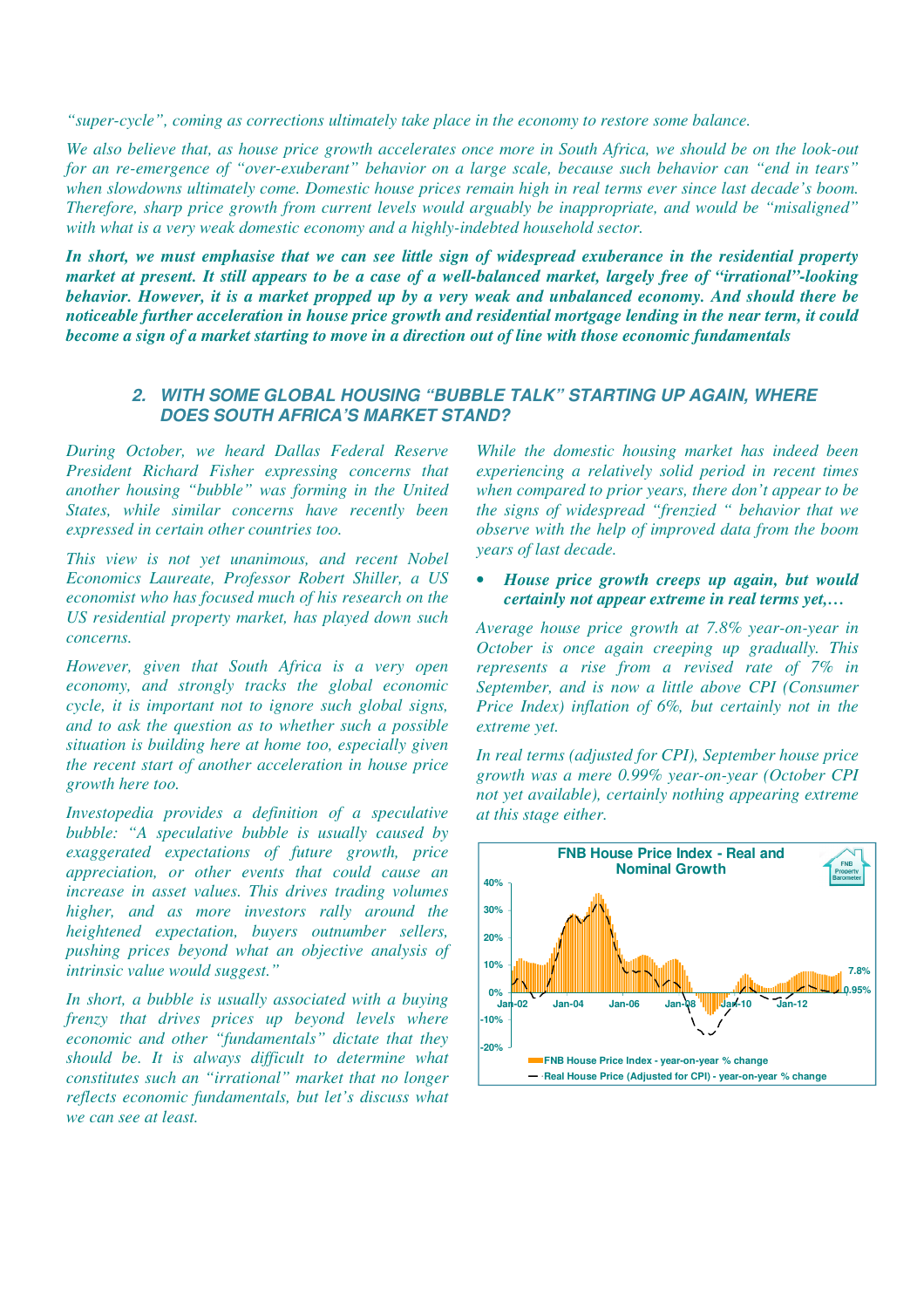Box 1. Key House Price Trends

The FNB House Price Index showed a further slight acceleration in its year-on-year growth rate, from a previous month's revised 7%, to 7.8% in October.

This is the 4th consecutive month of acceleration in year-on-year house price growth since the 5.84% rate recorded in June..

The average value of homes transacted in the FNB House Price Index was R911,424.

In real terms (adjusting house prices for general inflation in the economy using the CPI), as at September we were seeing moderate year-on-year growth of 0.99%, with the Consumer Price Index having declined to 6%, lower than the 6.4% CPI rate of August.

Evaluating longer term performance, compared to October 2003, 10 years ago, the index is up 33% in real terms and 135.4% in nominal terms, still suggesting that the full price effects of last decade's residential demand boom haven't yet worn off. Looking at the more recent past, however, in real terms the index is -19.8% down on last decade's revised real price peak reached in December 2007, while in nominal terms it is a mere 15.7% higher, thus reflecting a partial price "correction" following the boom years.

## • *….And price growth relative to interest rate levels should not yet make it a speculator's paradise*

*Single-digit house price growth alone doesn't necessarily mean no "bubble", but it still means that with prime rate at 8.5%, it hardly appears to be a speculators paradise. It arguably becomes a speculators paradise when house price growth far outstrips the interest rate percentage, as was the case around 2003-2005, allowing people to borrow money to buy and sell properties for impressive short term capital gain. We calculate an alternative real prime rate, adjusting prime rate with house prices instead of CPI, and see that back at a stage of 2005 this version of real prime reached an extreme negative rate of -25.3%. By comparison, the October 2013 real prime rate was still positive at +1.5%.* 

*However, while alarm bells are not ringing yet, this measure of real prime rate is trending downward as*  *house price growth rises, and is an indicator to be watched in the near term.* 



## • *Cheap credit has also not yet fueled any strong buy-to-let or leisure property buying spree*

*A further sign to watch out for as an indicator of a "world gone mad" is relatively high levels of buy-to-let or holiday home buying. Once again the SA residential property appears to pass the test, with the FNB Estate Agent Survey pointing to a relatively low level of buyto-let (7% of total buying as opposed to 25% back in early-2004) and holiday buying (2% of total buying as opposed to 5% a few years ago in 2007). This means that primary residential demand is estimated as high as 90% of total buying in the most recent 3rd quarter FNB Estate agent Survey, well higher than the 80% at the back end of the property boom in 2007. This would appear to be a significantly healthier situation than back then.* 

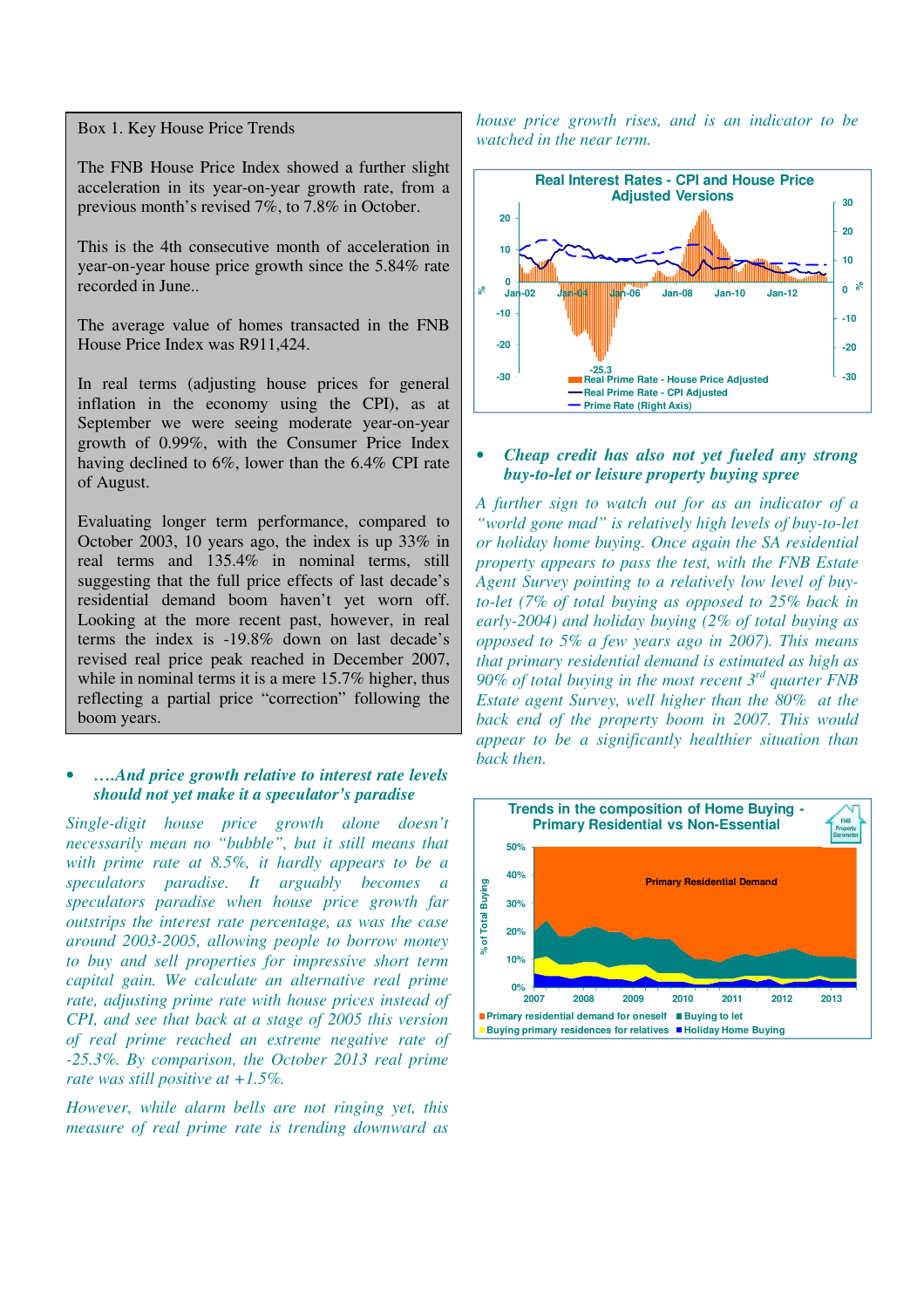*This also means that our estimates (using Deeds Data) of the growth in the number of existing properties where the owner owns more than one property, has slowed to around 0.5% year-on-year in recent months, down from a peak of near 12% back in 2005.Little to get alarmed about here either, it would appear.* 



#### • *No major demand or building frenzy either*

*While residential demand has certainly improved since the lows of 2008/9, it can hardly be described as "fireworks". This is probably best reflected in the moderate rate of real house price growth in the market despite the growth in supply of stock having been significantly constrained since the end of the boom.* 

*FNB's Valuers Demand Strength Rating has been gradually rising, and recorded a level of 51.55 in October 2013, up from a low of 47.07 as at August 2009. Improved, yes, but still far below the high of 70.9 in January 2005. Their demand rating still remains below a declining supply rating of 56.14 as at October, translating into a Market Strength Index (which reflects the balance between demand and supply) of 47.71, rising but also far below its high of 57.55 in January 2005.* 



Box 2. Key Features of FNB Valuers' October Market Strength Index

FNB's Valuers continue to explain the recent relative market "stability with mild improvement" as the combined result of positive residential demand growth as well as a more constrained supply of residential stock on the market.

Since early-2012, the FNB Valuers' Market Strength Rating Index has shown gradual positive year-on-year growth after a 2011 decline. It still remains below the crucial level of 50, at 47.71, implying that the residential demand rating of 51.55 is still weaker than the 56.14 Residential Supply Rating. This arguably explains why we have not yet seen strong house price growth in real terms, because, while they do see supply being a little more constrained, the constraint is still not yet seen as being "extreme".

Of significance, though, is that the Valuers Demand Rating has risen to above the 50 level over the past 4 months, for the 1st time since late-2008, implying that more valuers now see demand as "strong" than those rate it as "weak".

*In the FNB Estate Agent Survey, there has been an increase in the percentage of agents citing stock constraints as a factor when expressing their near term market expectations. While this is significantly higher than a few years ago, it still doesn't reflect the overwhelming majority.* 

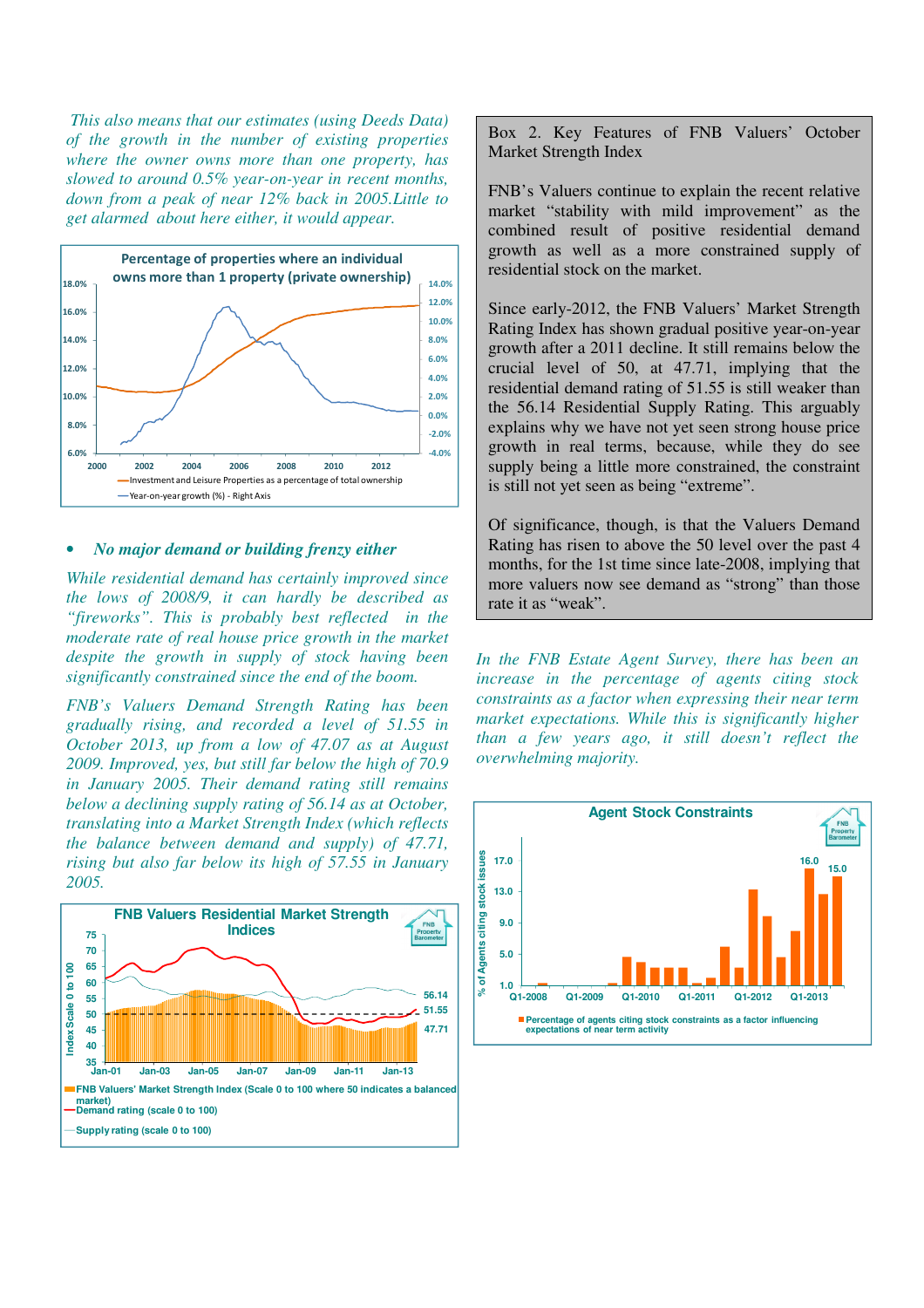*And following a different line of questioning, in the Estate Agent Survey, regarding balance between supply and demand, a similar result to the valuers' survey comes out.* 

*The survey respondents, on average, estimate the average time that a property stays on the market prior to sale as 14 weeks and 5 days. In a "red hot" market, one would probably expect that average time to be somewhere well below 8 weeks, as it was back in 2004/5.* 



*Therefore, although experiencing an improving balance in the market between demand and supply, little points to demand being far stronger than supply (something which would surely be seen in far higher real house price growth), and this is despite supply of new residential stock having been far more severely constrained since the end of the boom years.* 

*Although gradually easing higher through 2012/13, the level of residential building completions remains at levels comparable with the late-1990s, and around half of those levels reached at the height of the building boom in 2007.* 



*All-in-all, therefore, at a glance there is little indication of crazy behavior or major imbalances in the residential market at present.* 

• *But all of the above still does not mean that current price levels are appropriate or sustainable*

 *All of the above indicators, however, do not stop us from still believing that the housing market may still be "overvalued", or due for further "downward correction". While there may currently be little sign of major speculative and 2nd property buying, another question that needs to be raised is whether house prices have fully "corrected" after last decade's boom market which, while based on solid economic fundamentals at its inception, later on arguably experienced a customary "overshoot" as well?* 

*What we know is that, according to the FNB House Price Index, there has indeed been a very significant downward correction in prices, to the tune of -19.8% in real terms (prices adjusted for CPI inflation).* 



*However, what we also know is that real house prices are still 59.7% higher than at the beginning of 2001, according to the FNB Index, while according to the Absa House Price Index with its longer history, we also know that real price levels remain relatively high by recorded historic standards dating back to 1966.*

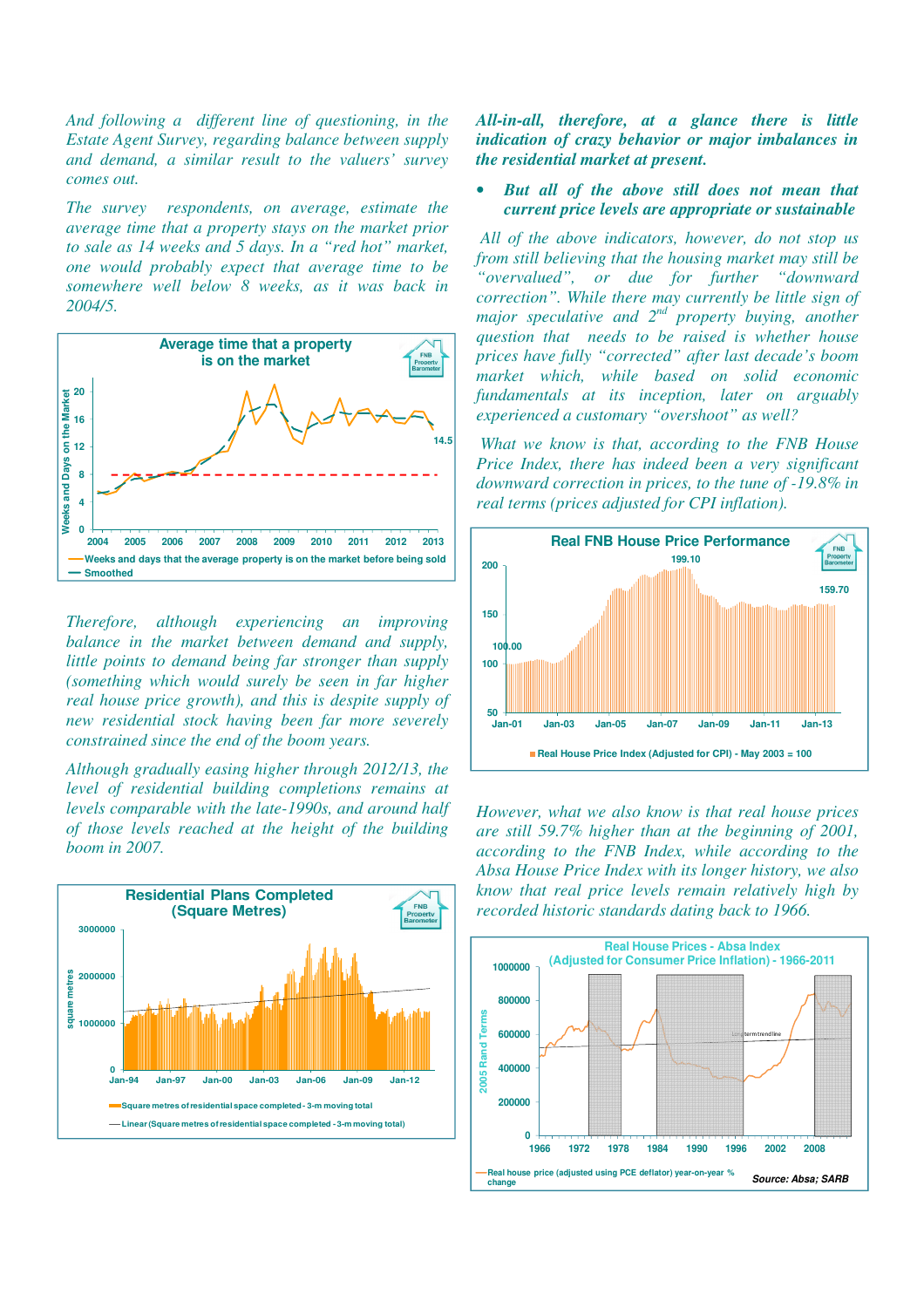*But this doesn't necessarily mean much either, as one could argue that real prices in the 1990s were "inappropriately low", reflecting extremely poor economic conditions prior to 1994 due to the dire political situation and a myriad of boycotts, sanctions and disinvestment drives. Then, of course, there were the extremely high interest rates up until 1998. With a move to CPI inflation targeting, announced in 1999, there was no longer a need for such high interest rates, given that CPI inflation had experienced a long term decline from its 1986 peak.* 

*When both the economy and interest rates had turned "for the better", an upward "correction" in house prices was due, and indeed it happened. This, we acknowledge, but are of the opinion that a part of the boom represented an "overshoot" of prices past where fundamentals dictated they should peak.* 

## • *A well balanced market being propped up by an unbalanced world,…*

*And what of current economic fundamentals. As things currently stand, we are of the opinion that it is a set of "weak fundamentals and unsustainable imbalances" that currently underpin the housing market. While we know that imbalances can often continue for many years, ultimately they must cease. This is perhaps where the concerns relating to the current residential price levels should be.* 

*Last month, one of the economic highlights was the end of the stand-off in the US Congress regarding the lifting of the US government debt ceiling. A resolution was reached, but it served to highlight the ongoing dire debt situation of the world's largest economy. The US has been a major source of support for the world and SA economy with its zero interest rate policy and wide fiscal deficits, and then various rounds of "quantitative easing" to boot.* 



*It is accepted that these measures, designed to keep the US living beyond its means in order to keep economic growth going, cannot continue indefinitely. Indeed, there also exists much debate around the timing of the Federal Reserve's withdrawal of stimulus. Such a stimulus withdrawal is the 1st obvious potential negative for the SA economy and thus its property market.* 

*It goes further to SA monetary and fiscal stimulus too. Here at home, the SARB (South African Reserve Bank) keeps interest rates at abnormally low levels, with a negative real repo rate, and allows domestic expenditure to far exceed national income, translating into a wide current account deficit.* 



*This, one would think, is something the SARB would be keen to reverse at some point when appropriate, so as to avoid future exchange rate and foreign debt crises. Such a reversal, too, could be a temporary negative (but nevertheless essential) for the SA economy and property. Government, too, will have to play its part by halting the trend towards a higher government debt-to-GDP ratio at some stage.* 

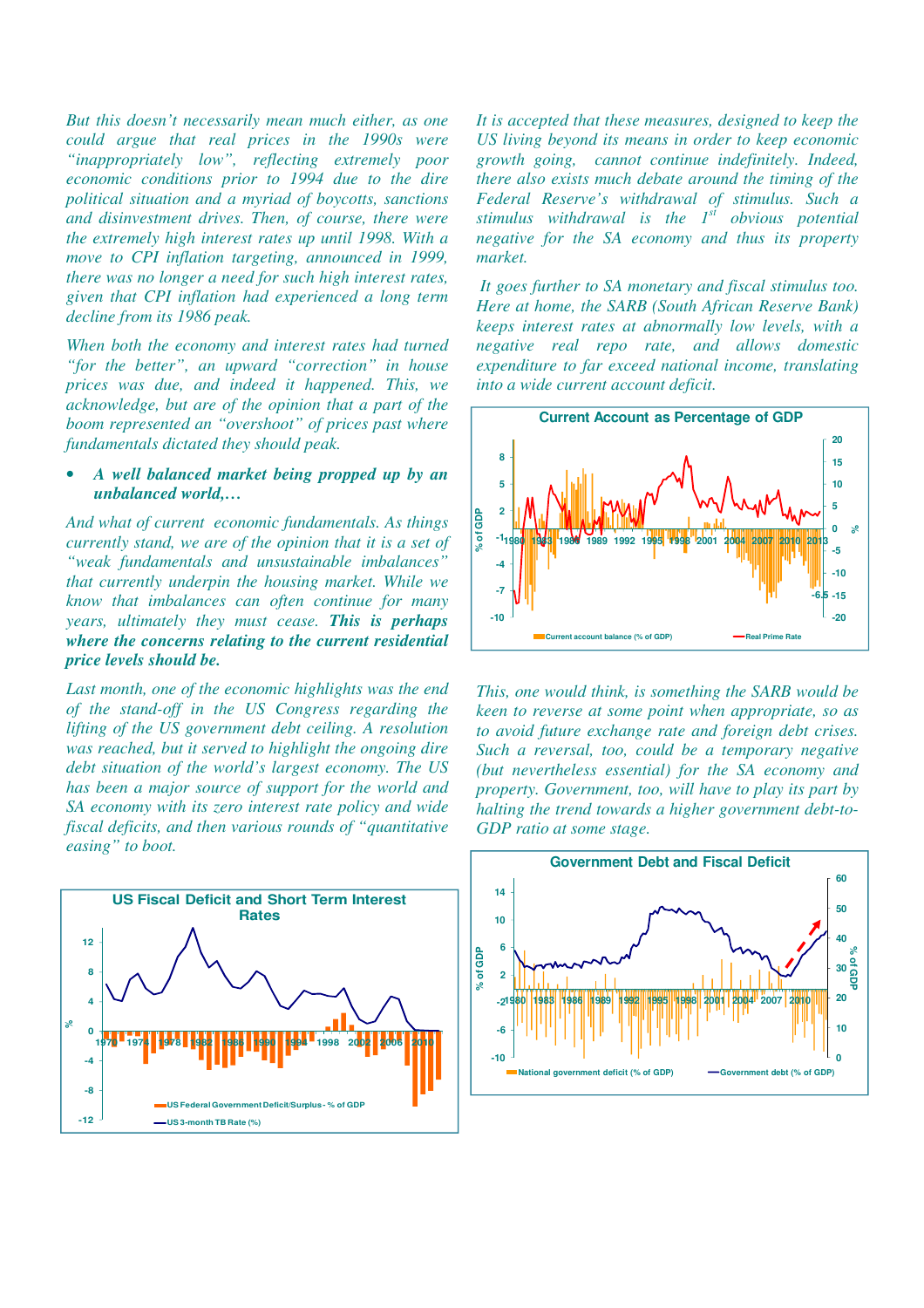## *….and a highly constrained household sector, cushioned only by abnormally low interest rates*

*And then finally to the domestic household sector, where net savings appears to have settled at around zero, and the household debt-to-disposable income ratio appears anchored at levels not far below all time highs of 83% back in 2008. This high level of indebtedness constrains the potential growth rate in residential mortgage lending in future when interest rates "normalize" (rise from levels we currently deem to be abnormally low), and keeps the household sector vulnerable to such future interest rate hikes.* 





## • *In conclusion. In a well balanced residential market propped up by a very unbalanced economy, "Fireworks" would be inappropriate*

*. Very fragile economic pillars currently support South Africa's residential property market. We do not believe that they can continue to do so indefinitely, and thus remain of the opinion that further real house price decline is "required" during the process in which the economy restores its big imbalances, and prior to the next major property super-cycle upswing.* 

*There has been some talk of housing market bubbles forming in countries such as The US of late. As previously mentioned, it's always tough to determine for sure whether "bubbles" are forming or whether markets are "overvalued" given economic fundamentals.* 

*But as house price growth accelerates once more in South Africa, we should be on the look-out for any reemergence of "over-exuberant" behavior on a large scale, because such behavior can "end in tears" when slowdowns ultimately come. Domestic house prices remain high in real terms ever since last decade's boom. Therefore, sharp price growth from current levels would arguably be inappropriate, and could be "misaligned" with what is a very weak domestic economy and a highly-indebted household sector.* 

*Right now, however, we must emphasise that we can see little sign of widespread exuberance in the residential property market. Rather, it really appears to be a case of a currently well-balanced residential property market, largely free of irrational-looking behavior.* 

*However, it is a market propped up by a very weak and unbalanced economy. And should there be noticeable further acceleration in house price growth and residential mortgage lending in the near term, it could become a sign of a market starting to move in a direction out of line with those economic fundamentals*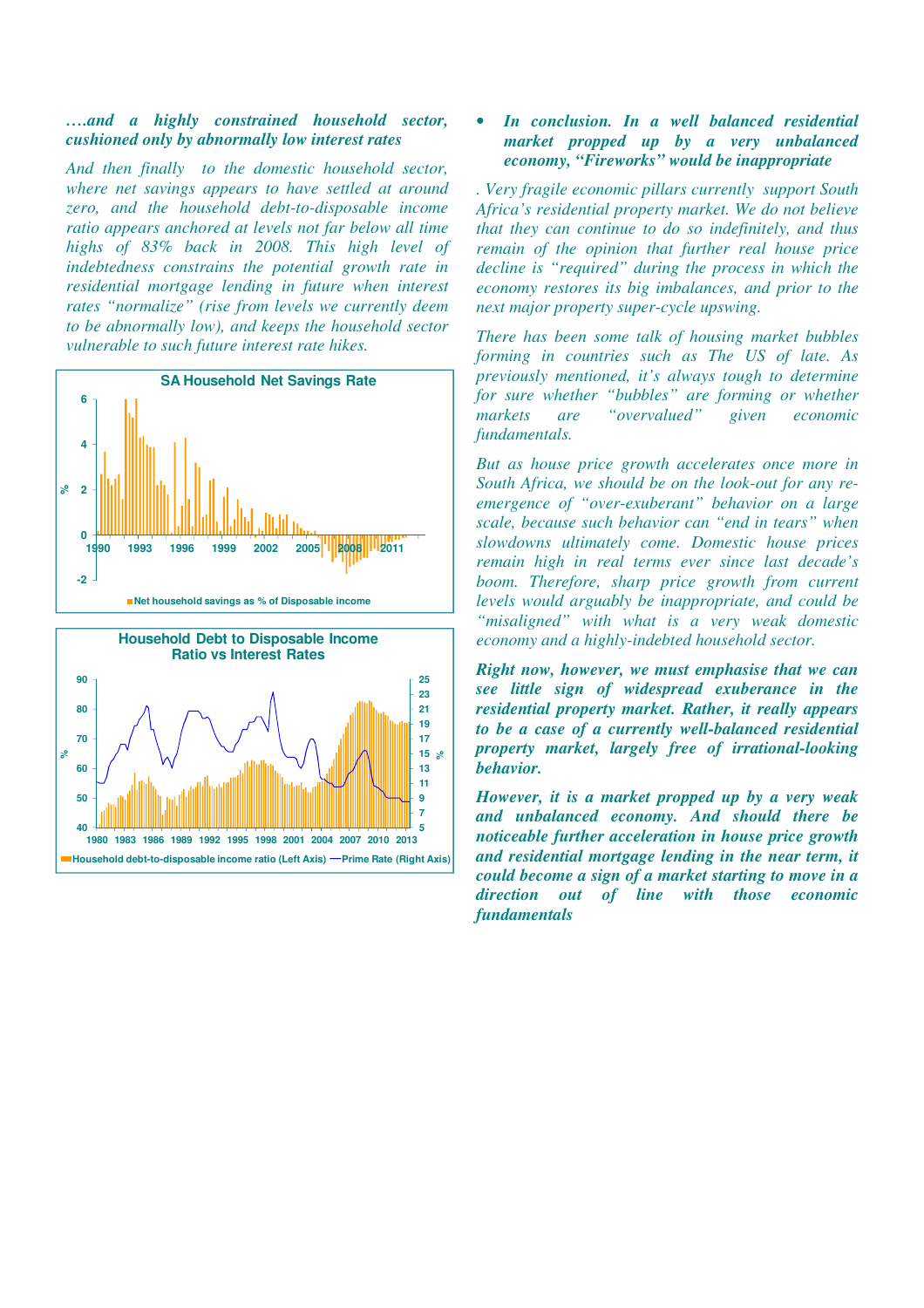## *ADDENDUM - NOTES:*

*Note on The FNB Average House Price Index: Although also working on the average price principle (as opposed to median or repeat sales), the FNB House Price Index differs from a simple average house price index in that it could probably be termed a "fixed weight" average house price index.* 

*One of the practical problems we have found with house price indices is that relative short term activity shifts up and down the price ladder can lead to an average or median price index rising or declining where there was not necessarily "genuine" capital growth on homes. For example, if "suburban segment volumes remain unchanged from one month to the next, but former Black Township (the cheapest areas on average) transaction volumes hypothetically double, the overall national average price could conceivably decline due to this relative activity shift.* 

*This challenge of activity shifts between segments is faced by all constructors of house price indices. In an attempt to reduce this effect, we decided to fix the weightings of the FNB House Price Index's sub-segments in the overall national index. This, at best, can only be a partial solution, as activity shifts can still take place between smaller segments within the sub-segments. However, it does improve the situation.* 

*With our 2013 re-weighting exercise, we have begun to segment not only according to room number, but also to segment according to building size within the normal segments by room number, in order to further reduce the impact of activity shifts on average price estimates.* 

## *The FNB House Price Index's main segments are now as follows:*

*• The weightings of the sub-segments are determined by their relative transaction volumes over the past 5 years, and will now change very slowly over time by applying a 5-year moving average to each new price data point. The sub-segments are:* 

- *Sectional Title:* 
	- *Less than 2 bedroom Large*
	- *Less than 2 bedroom Medium*
	- *Less than 2 bedroom Small*
	- *2 Bedroom Large*
	- *2 bedroom Medium*
	- *2 bedroom Small*
	- *3 Bedroom and More Large*
	- *3 Bedroom and More Medium*
	- *3 Bedroom and More Small*
- *Full Title:* 
	- *2 Bedrooms and Less Large*
	- *2 Bedrooms and Less Medium*
	- *2 Bedrooms and Less Small*
	- *3 Bedroom Large*
	- *3 Bedroom Medium*
	- *3 Bedroom Small*
	- *4 Bedrooms and More Large*
	- *4 Bedrooms and More Medium*
	- *4 Bedrooms and More Small*

*The size cut-offs for "small", medium" and "large" differ per room number sub-segment. "Large" would refer to the largest one-third of homes within a particular room number segment over the past 5 year period, "Medium" to the middle one-third, and "Small" to the smallest one-third of homes within that segment.*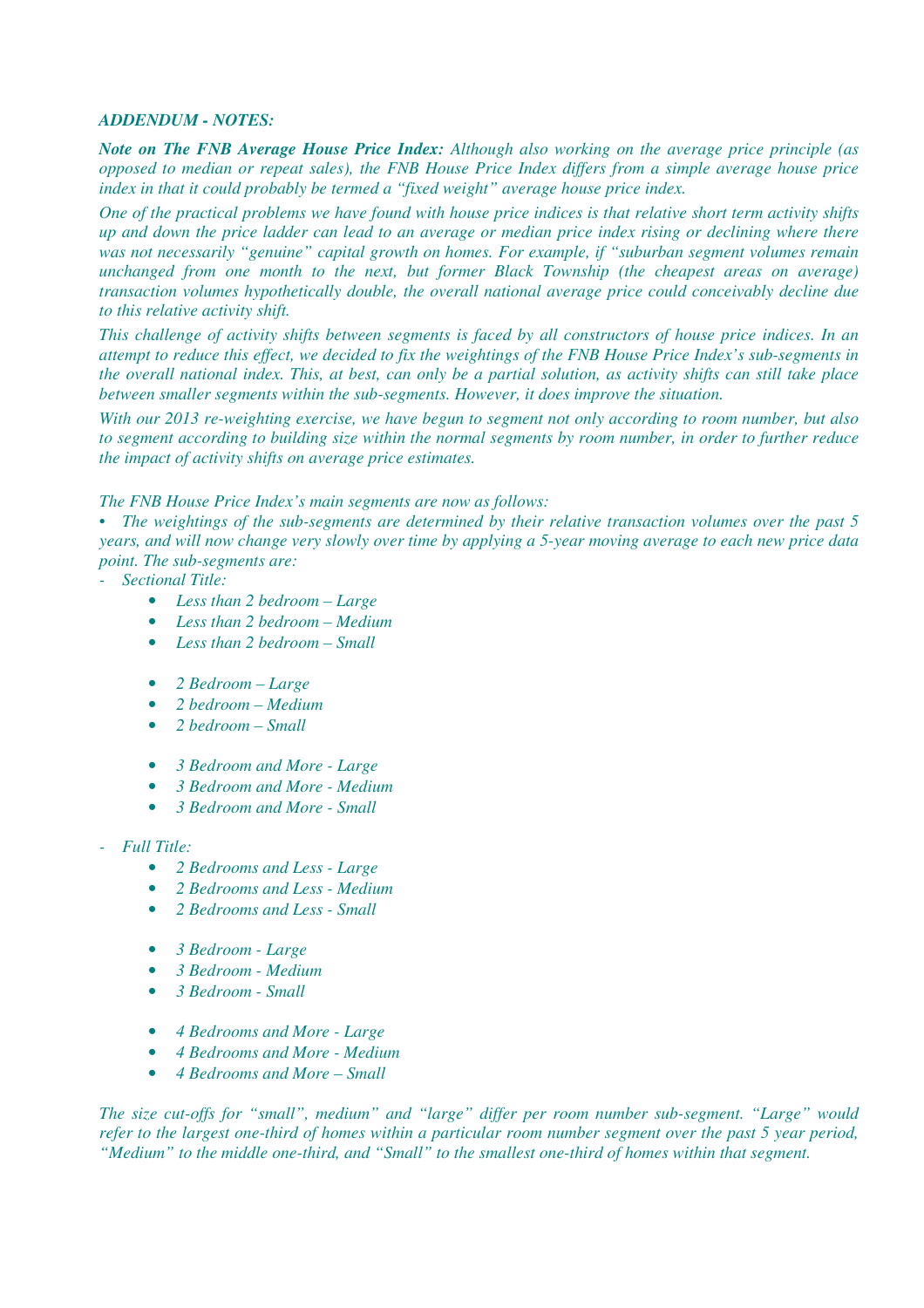- *The Index is constructed using transaction price data from homes financed by FNB.*
- *The minimum size cut-off for full title stands is 200 square metres, and the maximum size is 4000 square metres*
- *The maximum price cut-off is R10m, and the lower price cut-off is R20,000 (largely to eliminate major outliers and glaring inputting errors).*
- *The index is very lightly smoothed using a Hodrick-Prescott smoothing function with a Lambda of 5.*

*Note on the FNB Valuers' Market Strength Index: \*When an FNB valuer values a property, he/she is required to provide a rating of demand as well as supply for property in the specific area. The demand and supply rating categories are a simple "good (100)", "average (50)", and "weak (0)". From all of these ratings we compile an aggregate demand and an aggregate supply rating, which are expressed on a scale of 0 to 100. After aggregating the individual demand and supply ratings, we subtract the aggregate supply rating from the demand rating, add 100 to the difference, and divide by 2, so that the FNB Valuers' Residential Market Strength Index is also depicted on a scale of 0 to 100 with 50 being the point where supply and demand are equal.*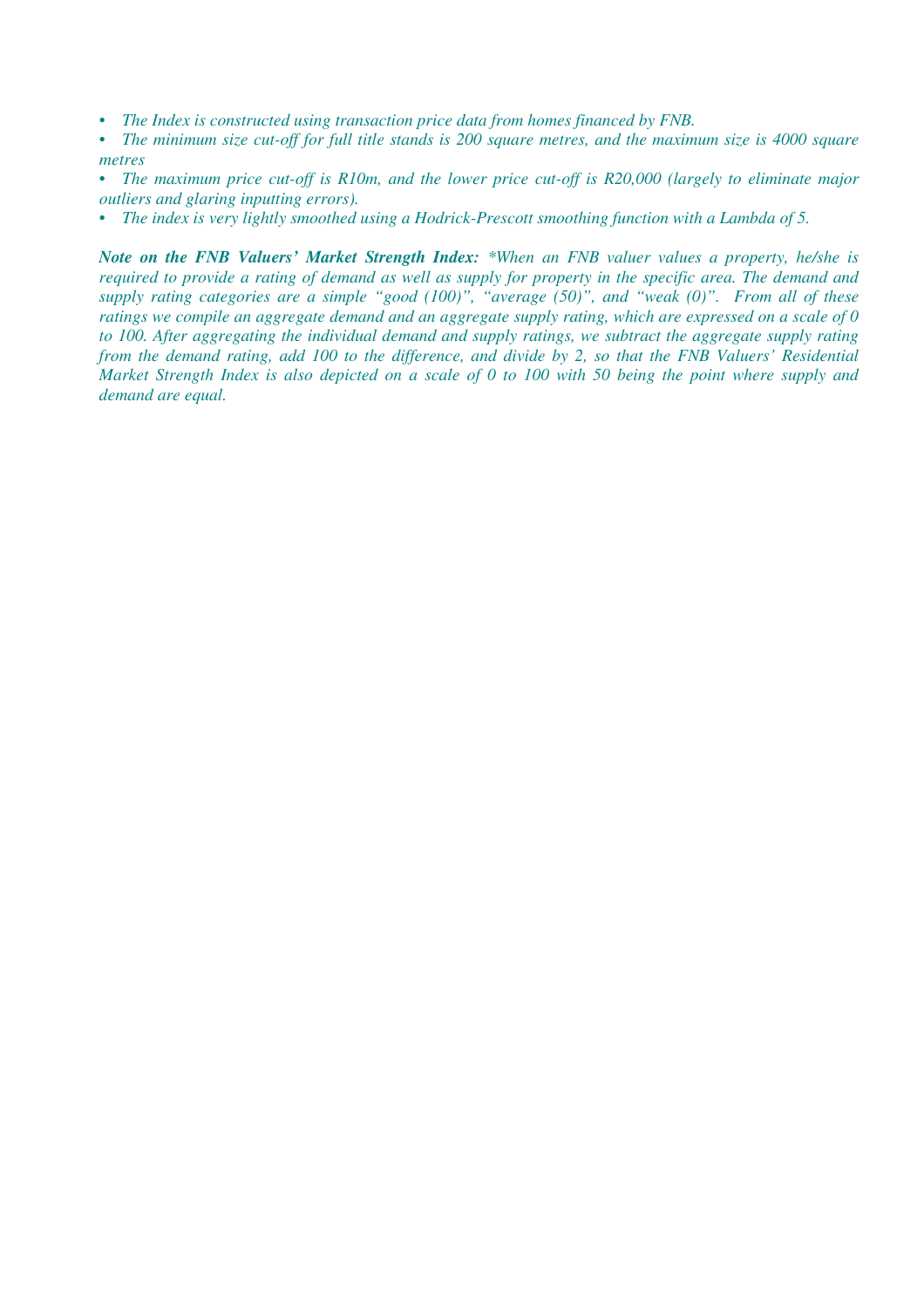| <b>Property and Mortgage Market Summary</b>                                            |                      |                     |                  |                  |                  |                  |                |                  |                   |                  |                  |
|----------------------------------------------------------------------------------------|----------------------|---------------------|------------------|------------------|------------------|------------------|----------------|------------------|-------------------|------------------|------------------|
| <b>END OF PERIOD</b>                                                                   | 2010                 | 2011                | 2012             | Q4-2012          | Q1-2013          | Q2-2013          | Q3-2013        | <b>Jul-13</b>    | <b>Aug-13</b>     | <b>Sep-13</b>    | <b>Oct-13</b>    |
| <b>Residential Property Prices</b>                                                     |                      |                     |                  |                  |                  |                  |                |                  |                   |                  |                  |
| FNB National Average House Price (Rand)                                                | 757 982              | 779 285             | 834 954          | 846 993          | 865 861          | 886 930          | 899 420        | 894 335          | 898 988           | 904 936          | 911 424          |
| y/y % change                                                                           | 4.4                  | 2.8                 | 7.1              | 7.3              | 6.7              | 6.0              | 6.5            | 6.0              | 6.4               | 7.0              | 7.8              |
| m/m seasonally-adjusted % change                                                       |                      |                     |                  |                  |                  |                  |                | 0.72             | 0.87              | 0.98             | 1.05             |
| FNB Valuers Demand Strength Index                                                      | 48.09                | 47.75               | 49.24            | 49.12            | 49.11            | 49.56            | 50.63          | 50.17            | 50.64             | 51.09            | 51.55            |
| $y/y \%$ change                                                                        | 0.9                  | $-0.7$              | 3.1              | 3.0              | 2.0              | 1.2              | 3.0            | 2.0              | 3.0               | 4.0              | 4.9              |
| $m/m$ % change                                                                         |                      |                     |                  |                  |                  |                  |                | 0.71             | 0.92              | 0.90             | 0.90             |
| FNB Valuers Supply Strength Index                                                      | 55.54                | 57.91               | 57.47            | 57.75            | 57.65            | 56.91            | 56.35          | 56.451           | 56.341            | 56.246           | 56.139           |
| y/y % change                                                                           | 1.0                  | 4.3                 | $-0.7$           | $-1.1$           | $-1.1$           | $-1.6$           | $-2.0$         | $-1.8$           | $-1.9$            | $-2.2$           | $-2.6$           |
| m/m % change<br>FNB Valuers Market Strength Index                                      | 46.28                | 44.92               | 45.88            | 45.69            | 45.73            | 46.33            | 47.14          | $-0.29$<br>46.86 | $-0.20$<br>47.15  | $-0.17$<br>47.42 | $-0.19$<br>47.71 |
| y/y % change                                                                           | -0.1                 | $-2.9$              | 2.1              | 2.3              | 1.8              | 1.7              | 2.9            | 2.2              | 2.8               | 3.5              | 4.3              |
| $m/m$ % change                                                                         |                      |                     |                  |                  |                  |                  |                | 0.56             | 0.61              | 0.59             | 0.60             |
| Major Metro Areas Average House Price (Rand)                                           | 913 820              | 949 239             | 982 006          | 1 001 832        | 1 017 232        | 1 035 070        |                |                  |                   |                  |                  |
| y/y % change                                                                           | 6.4                  | 3.9                 | 3.5              | 4.4              | 5.4              | 6.3              |                |                  |                   |                  |                  |
| - Upper Income Area Average House Price (Rand)                                         | 1 824 287            | 1893423             | 1 937 201        | 1 985 222        | 2 019 135        | 2 052 954        |                |                  |                   |                  |                  |
| $y/y \%$ change                                                                        | 7.0                  | 3.8                 | 2.3              | 4.2              | 6.0              | 7.2              |                |                  |                   |                  |                  |
| - Middle Income Area Average House Price (Rand)                                        | 1 065 283            | 1 106 892           | 1 157 044        | 1 181 620        | 1 205 957        | 1 232 488        |                |                  |                   |                  |                  |
| y/y % change                                                                           | 7.0                  | 3.9                 | 4.5              | 5.0              | 6.0              | 7.4              |                |                  |                   |                  |                  |
| - Lower Income Area Average House Price (Rand)                                         | 690 175              | 716 659             | 742 513          | 754 851          | 763 315          | 775 158          |                |                  |                   |                  |                  |
| $v/v$ % change<br>- Affordable Area Average House Price (Rand)                         | 5.8<br>355 651       | 3.8<br>374 834      | 3.6<br>389 548   | 4.2<br>397 424   | 4.6<br>405 101   | 5.0<br>413 043   |                |                  |                   |                  |                  |
| $y/y \%$ change                                                                        | 7.9                  | 5.4                 | 3.9              | 4.6              | 5.7              | 6.8              |                |                  |                   |                  |                  |
| - Major 3 Provinces' Former Black Township Average House Price (Ran<br>$y/y \%$ change | 237 770<br>15.7      | 255 709<br>7.5      | 261 969<br>2.4   | 266 535<br>3.4   | 273 090<br>5.7   | 281 953<br>8.4   |                |                  |                   |                  |                  |
| - Coastal Holiday Towns Average House Price (Rand)<br>y/y % change                     | 828 173<br>$-1.1$    | 792 054<br>-4.4     | 800 383<br>1.1   | 798 798<br>1.2   | 805 835<br>1.1   | 818 777<br>1.7   |                |                  |                   |                  |                  |
|                                                                                        |                      |                     |                  |                  |                  |                  |                |                  |                   |                  |                  |
| <b>FNB Estate Agent Survey</b>                                                         |                      |                     |                  |                  |                  |                  |                |                  |                   |                  |                  |
| Level of Residential Demand Activity (Scale 1 to 10)<br>y/y % change                   | 5.94<br>13.6         | 5.8<br>$-2.3$       | 5.98<br>3.1      | 5.89<br>4.1      | 6.57<br>8.6      | 6.33<br>7.8      | 5.91<br>$-3.3$ |                  |                   |                  |                  |
|                                                                                        |                      |                     |                  |                  |                  |                  |                |                  |                   |                  |                  |
| First time buyers as a percentage of total buyers (%)                                  | 17.0                 | 23.0                | 23.0             | 21.0             | 24.0             | 22.0             | 20.0           |                  |                   |                  |                  |
| Buy-to-let as a percentage of total buyers (%)                                         | 7.5                  | 8.0                 | 9.3              | 7.0              | 8.0              | 8.0              | 7.0            |                  |                   |                  |                  |
| Average time of properties on the market (Weeks and Days)                              | 15.1                 | 17.3                | 16.0             | 15.4             | 17.2             | 17.1             | 14.5           |                  |                   |                  |                  |
| Percentage of properties sold at less than asking price (%)                            | 79.5                 | 88.3                | 86.0             | 85.0             | 89.0             | 90.0             | 88.0           |                  |                   |                  |                  |
| Percentage of properties on the market for 3 months or more (%)                        | 73.0                 | 80.5                | 77.5             | 79.0             | 75.0             | 74.0             | 75.0           |                  |                   |                  |                  |
| <b>Residential Building Sector</b>                                                     |                      |                     |                  |                  |                  |                  |                |                  |                   |                  |                  |
| Number of units' plans passed                                                          | 47 912               | 52 824              | 49 818           | 13 3 36          | 11 832           | 13772            |                | 3726             | 4 6 1 3           |                  |                  |
| y/y % change                                                                           | $-13.6$              | 10.3                | $-5.7$           | 14.3             | 5.5              | 15.8             |                | $-6.8$           | 0.5               |                  |                  |
| Square metres' worth of plans passed                                                   | 5 909 929            | 6 248 810           | 6 246 167        | 1 665 923        | 1 520 260        | 1 798 633        |                | 559 959          | 630 699           |                  |                  |
| $y/y \%$ change                                                                        | $-5.3$               | 5.7                 | $-0.0$           | 13.3             | 11.0             | 18.8             |                | 1.5              | 3.5               |                  |                  |
| Average size of units' plans passed (square metres)                                    | 123.3                | 118.3               | 125.4            | 124.9            | 128.5            | 130.6            |                | 150              | 137               |                  |                  |
| Number of units completed                                                              | 40 679               | 40 507              | 42 981           | 12 102           | 10 462           | 10 417           |                | 3 5 9 5          | 3 0 4 4           |                  |                  |
| $y/y$ % change                                                                         | $-28.6$              | $-0.4$              | 6.1              | 14.8             | 10.1             | 0.8              |                | $-7.5$           | $-23.4$           |                  |                  |
| Square metres' worth of buildings completed<br>$y/y \%$ change                         | 4816578.0<br>$-28.3$ | 4676203.0<br>$-2.9$ | 4813662.0<br>2.9 | 1325600.0<br>5.0 | 1123559.0<br>2.3 | 1243478.0<br>9.8 |                | 449 869<br>4.5   | 417 861<br>$-7.7$ |                  |                  |
| Average size of units' completed (square metres)                                       | 118.4                | 115.4               | 112.0            | 109.5            | 107.4            | 119.4            |                | 125.14           | 137.27            |                  |                  |
|                                                                                        |                      |                     |                  |                  |                  |                  |                |                  |                   |                  |                  |